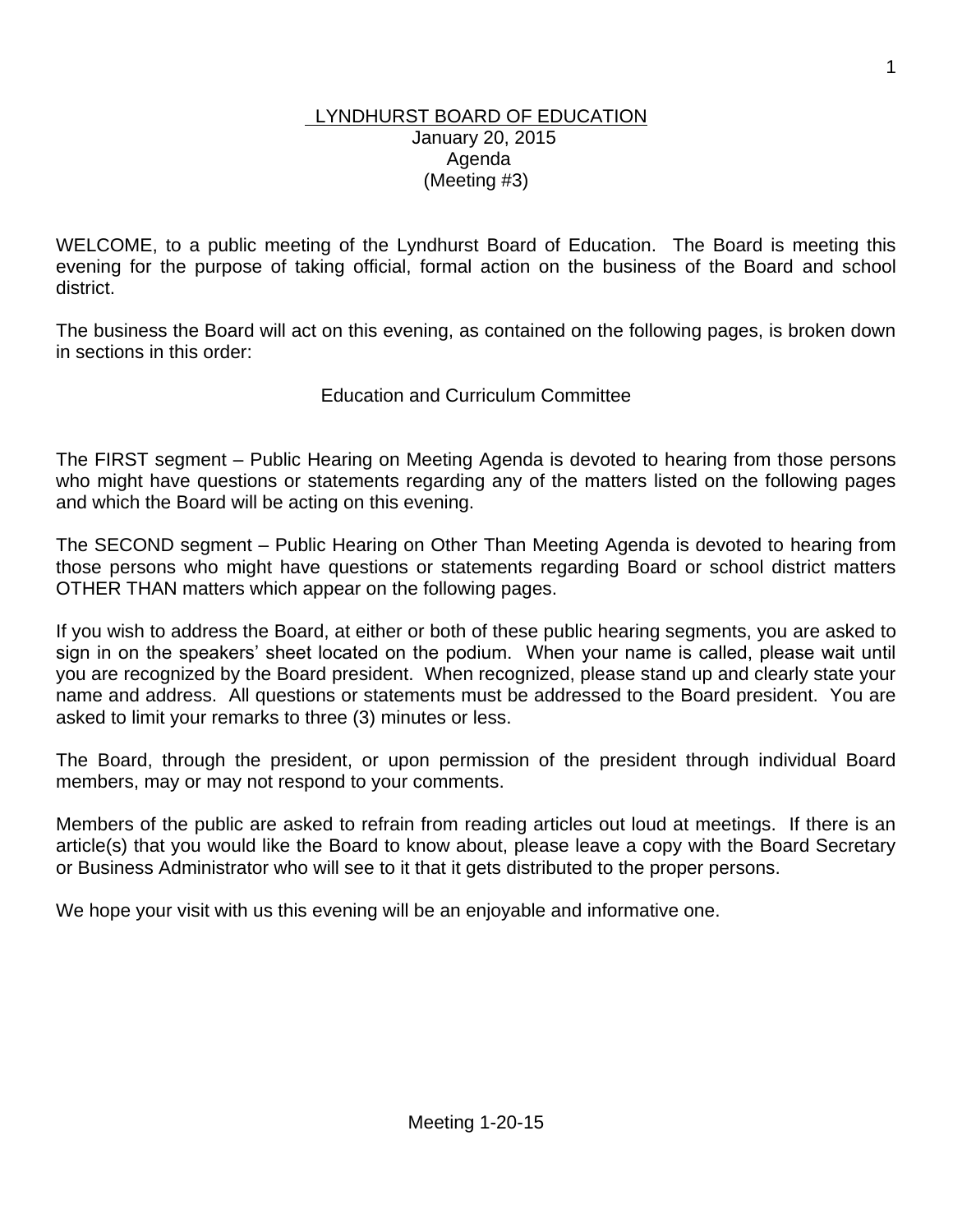# AGENDA

- 1. CALL TO ORDER
- 2. SALUTE TO FLAG
- 3. ROLL CALL
- 4. PRESIDING OFFICER'S MEETING NOTICE STATEMENT
- 5. ADJOURNMENT

## TABLE OF CONTENTS

Education and Curriculum Committee **Page 3** 

PLEASE NOTE: It may be necessary, from time to time, to remove or make changes in a motion(s) between the time this agenda is prepared and when the Board takes action.